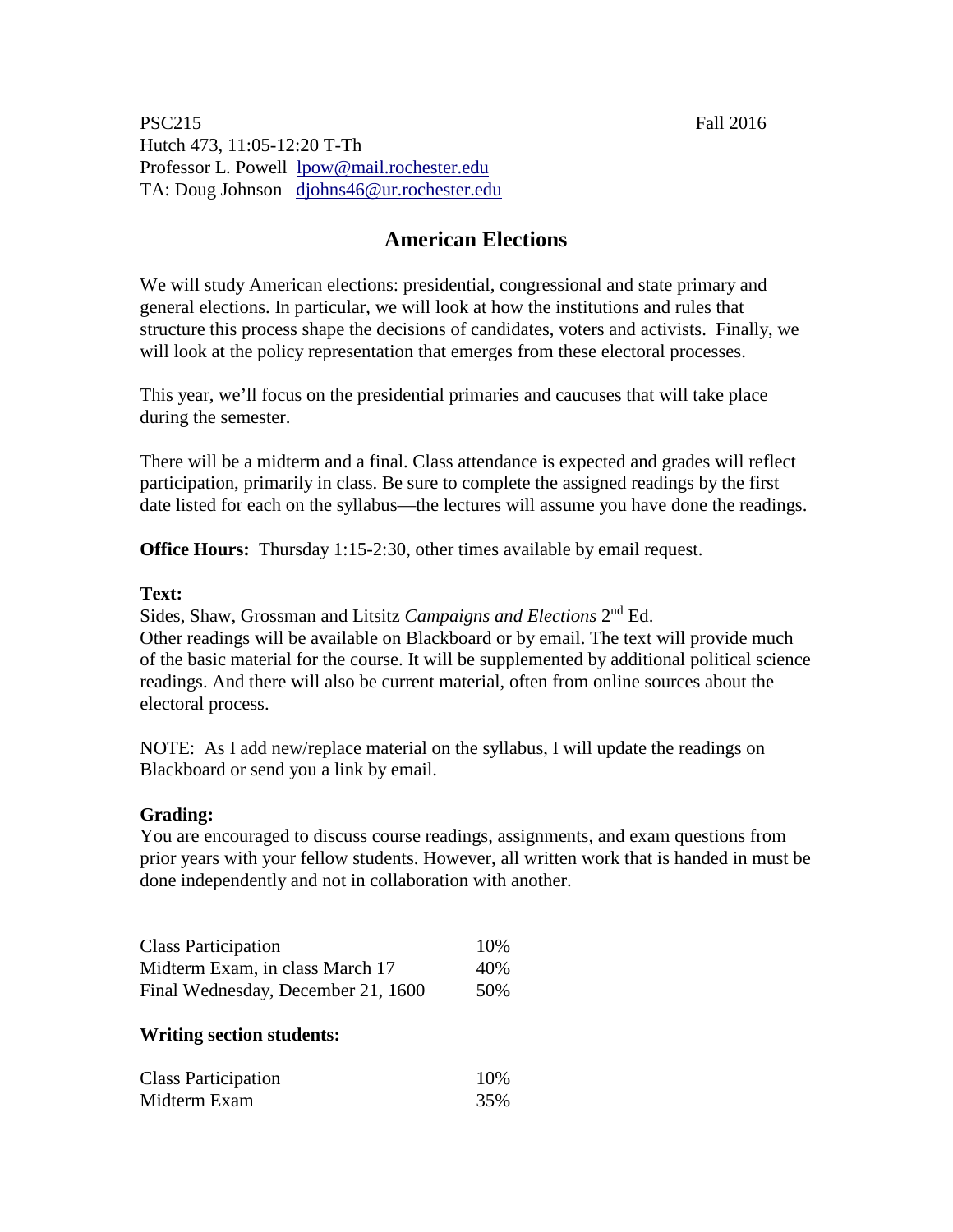Final Friday, May 6, 8:30 AM 40% Paper 15% There will be a separate email sent to W students about the paper requirements.

**Introduction.** Sept 1 (Th)

**Partisanship—Voters and Electorates.** Sep 6 (T) and Sep 8 (Th) [1]*Campaigns & Elections*, Ch 2, 12 & 13. [2] [Kondik, Skelley and Sabato,](http://www.politico.com/magazine/story/2015/05/2016-predictions-117554) "The 2016 Results We Can Already Predict" *Politico* May 3, 2015. [3] [Feller, Gelman and Shor,](https://learn.rochester.edu/bbcswebdav/courses/PSC215.2016FALL.80118/psc215powellfall16_readings/feller-gelman-shor-2013.pdf) "Red State/Blue State Divisions in the 2012 Presidential Election" *The Forum,* 2012, 10(4): 127-131. Conspiracy Theories: [4] [Uscinski, Joseph,](http://www.politico.com/magazine/story/2016/08/conspiracy-theories-2016-donald-trump-hillary-clinton-214183) The Five Most Dangerous Conspiracy Theories of 2016, Aug 22, Politico Magazine. What is the Alt-Right? [5] ["The Alt-Right's Dark Army of Racist Trolls Just Had a Great Day"](http://www.wired.com/2016/08/alt-rights-dark-army-racist-trolls-just-great-day/) *Wired*  [6] From the Alt-Right perspective: ["An Establishment Conservative's Guide to the Alt-](http://www.breitbart.com/tech/2016/03/29/an-establishment-conservatives-guide-to-the-alt-right/)[Right"](http://www.breitbart.com/tech/2016/03/29/an-establishment-conservatives-guide-to-the-alt-right/) Breitbart [7] [Robinson,](https://www.washingtonpost.com/opinions/the-ugliest-most-appalling-spectacle-in-american-politics/2016/09/05/95179af4-714c-11e6-8365-b19e428a975e_story.html?utm_term=.fb028ecb2d33) "The Ugliest, Most Appalling Spectacle in American Politics" Washington Post, Sept

Find information about, think about and be prepared to discuss the following:

What does the term turnout mean and why should we care about levels of turnout? What do we mean by party identification?

How do voters use party identification?

Do voters know enough to vote for the candidate who best represents their views? Can party identification help?

Now let's think about the partisanship of constituencies. For example, we talk about red states and blue states. Why is it important to understand such aggregate partisanship as well as individual level partisanship?

What are the schisms in the Republican party? Why are so many Republicans not supporting Trump?

To what extent is politics becoming more "fact free"? How central are conspiracy theories to this year's presidential campaign?

What is the Alt-Right?

**House Districts, Apportionment and Redistricting.** Sep 13 (T) Sep 15 (Th).

Read the first 5 for Tuesday, the rest for the following Th.

[1] Streb, *Rethinking American Electoral Democracy*, Ch 7.

[2] Masket, Winburn & Wright "The Gerrymanderers are Coming! Legislative

Redistricting Won't Affect Competition or Polarization Much, No Matter Who Does It." *PS* Jan. 2012.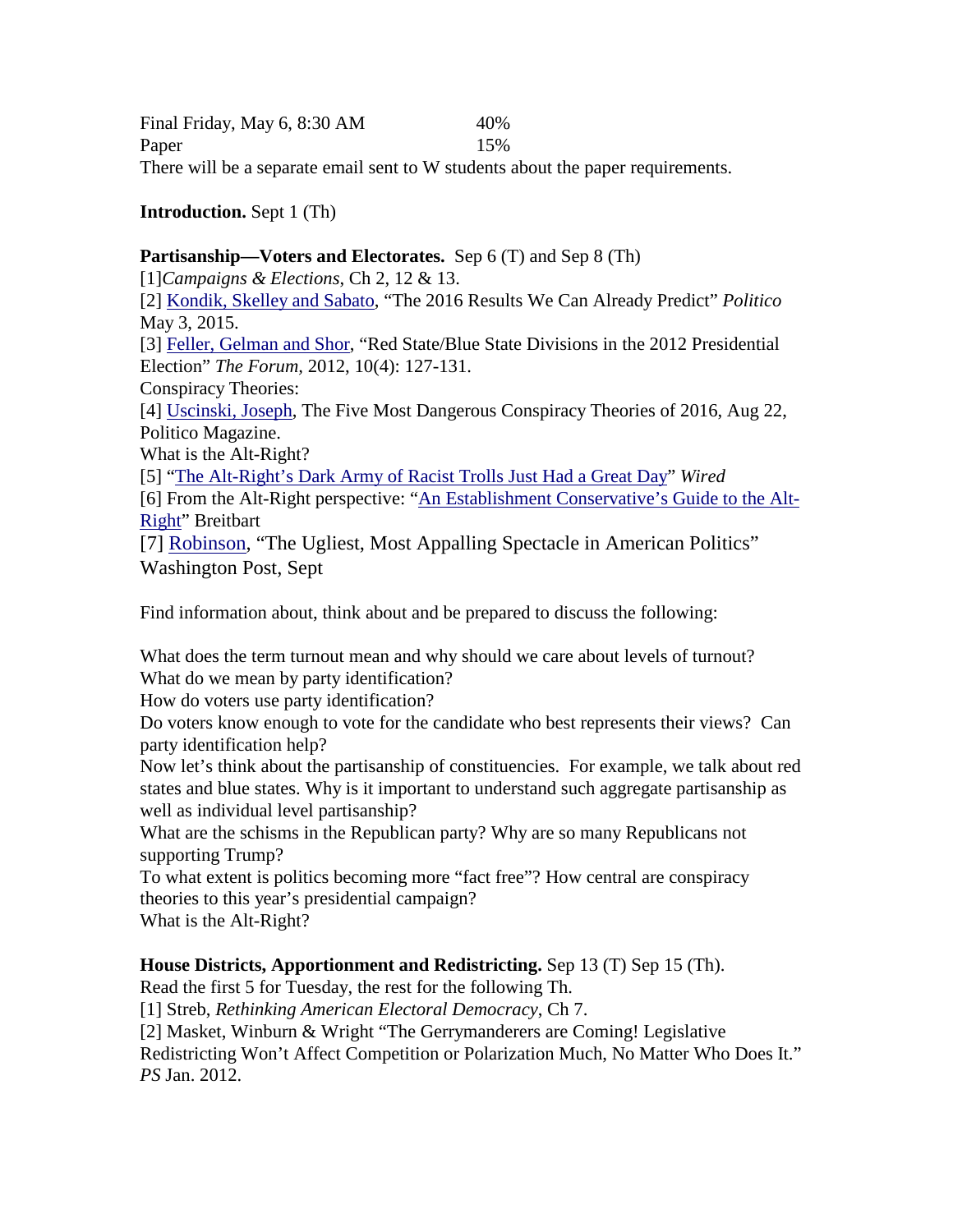[3] [Chen and Rodden,](http://citeseerx.ist.psu.edu/viewdoc/download?doi=10.1.1.397.5148&rep=rep1&type=pdf) 2013 "Unintentional Gerrymanding: Political Geography and Electoral Bias in Legislatures." Quarterly Journal of Political Science.

[4] [Wang,](http://www.nytimes.com/2013/02/03/opinion/sunday/the-great-gerrymander-of-2012.html?pagewanted=all&_r=0) "The Great Gerrymander of 2012," NYT Feb 2, 2013

[5] [Sides and McGhee,](https://www.washingtonpost.com/news/wonk/wp/2013/02/17/redistricting-didnt-win-republicans-the-house/) "Redistricting didn't win Republicans the House" Washington Post Wonkblog Feb 17, 2013.

[6] Rutenberg, "Block the Vote", *New York Times Magazine*, Dec. 20, 2015. *Evenwel v Abbott*: [4] [Livingston,](https://www.texastribune.org/2015/12/08/lawyers-argue-texas-redistricting-case-/) "Texas Redistricting Case Could Have National Effect" Dec 8, 2015. *The Texas Tribune.* 

[7] [Pildes](http://www.scotusblog.com/2015/07/symposium-misguided-hysteria-over-evenwel-v-abbott/) "Symposium: Misguided hysteria over *Evenwel v. Abbot*" SCOTUSblog

[8] [Hasan](http://www.scotusblog.com/2015/07/symposium-ideology-partisanship-and-the-new-one-person-one-vote-case/) "Symposium: Ideology, partisanship, and the new "one person, one vote" case" **SCOTUSblog** 

[9] [Petry](https://www.brennancenter.org/blog/redistricting-reform-gains-momentum-2016) "Redistricting Reform Gains Momentum in 2016" Brennan Center for Justice NYU School of Law

Find information about, think about and be prepared to discuss the following: What is redistricting and why should we care about it?

Who does redistricting? Why does it matter?

What is gerrymandering? For the country as a whole, does either party gain a net advantage because of gerrymandering?

Do geographic residential patterns of voters constrain gerrymandering?

Do commissions produce "better" redistricting? What might better mean?

In what ways other than redistricting do elected officials try to "choose their voters"? What is the fight about in *Evenwel v Abbott*?

### **House and Senate Primary Elections.** Sep 20 (T) Sep 22 (Th) Sep 27 (T). **Read 1 thru 5 for the 20th and 6 thru 8 for the 27th.**

[1] *Campaigns and Elections*, Ch 10, pp 274-286.

[2] Boatwright, "No Primaries Aren't Destroying Politics." Politico Feb. 18, 2014.

[3] Bawn, Cohen, Karol, Masket, Noel and Zaller, "A Theory of Political Parties: Groups, Policy Demands and Nominations in American Politics" *Perspectives on Politics*, 2012.

[4] Williamson, Skocpol and Coggin, "The Tea Party and the Remaking of Republican Conservatism" *Perspectives on Politics*, 2011.

[5] [Schneider,](http://www.politico.com/story/2016/08/huelskamp-defeated-in-kansas-primary-226603) "Huelskamp loses GOP primary after ideological battle" Politico 8/2/2016. [6] [Intorcio,](http://ncsl.typepad.com/the_thicket/2010/06/how-does-californias-top-2-primary-law-compare-to-primary-elections-in-other-states.html) "How Does California's "Top Two" Primary Law Compare to Primary Elections in Other States?" *The Thicket*, the blog of the National Conference of State Legislators, June 30, 2010.

[7] Caen, "The Consequences of California's Top-Two Primary." The Atlantic, Dec 29, 2015.

[8] [The Times Editorial Board,](http://www.latimes.com/opinion/editorials/la-ed-top-two-primary-california-20150210-story.html) "California's top-two primary: Don't judge too quickly." *LA Times*, February 9, 2015.

Find information about, think about and be prepared to discuss the following: What is a primary?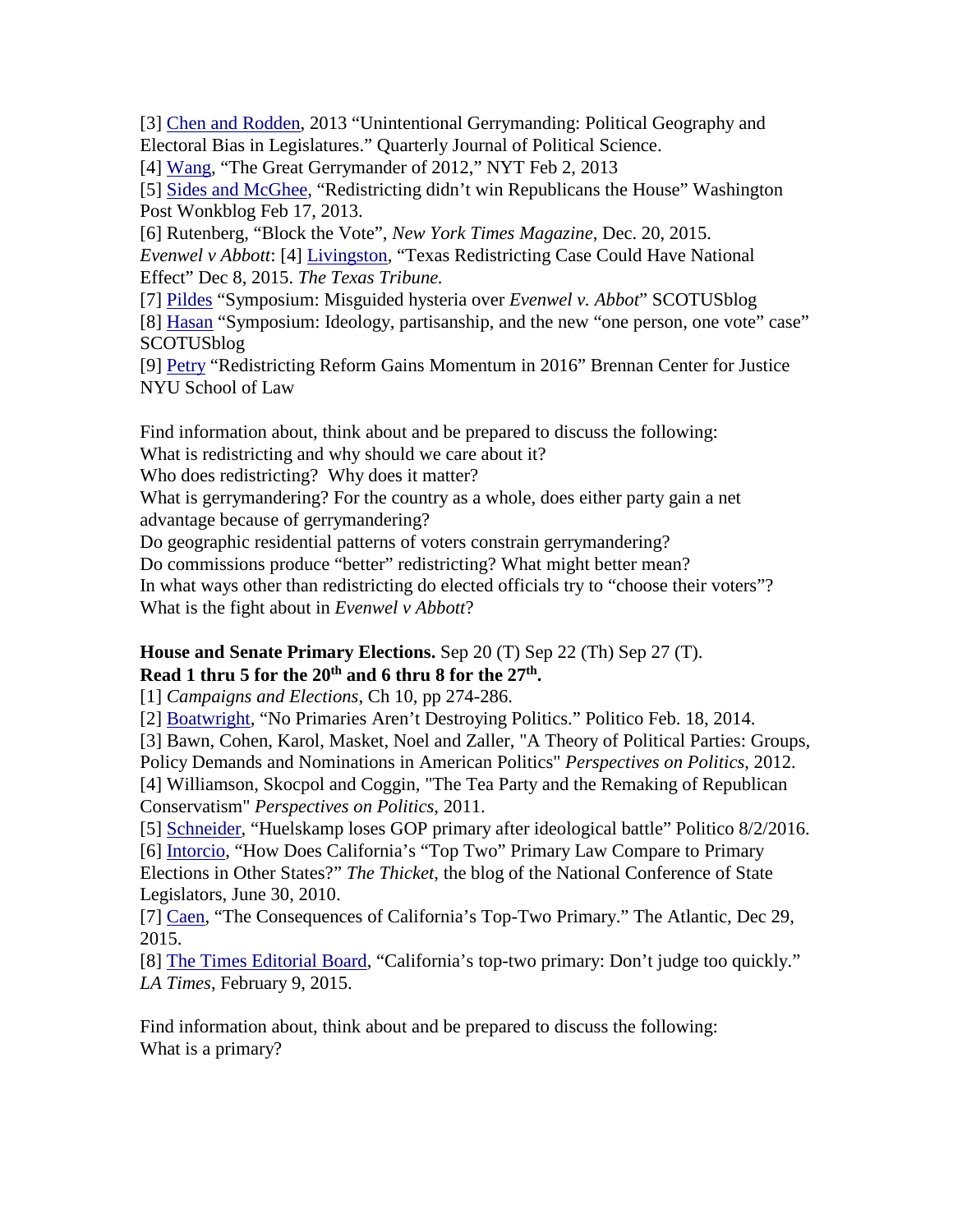What are closed and open primaries? Do open primaries tend to nominate different kinds of candidates than closed? If so how are they different and why? What are the other pros and cons of these two general types?

Why do so few incumbents typically lose in primaries? When are they defeated? How can we identify the "best" primary rules to use?

### **Presidential Primaries and Caucuses.** Sep 29 (Th) and Oct 4 (T).

[1] *Campaigns & Elections*, Ch 9, pp 236-252.

[2] [Putnam,](https://www.washingtonpost.com/blogs/monkey-cage/wp/2015/05/12/everything-you-need-to-know-about-how-the-presidential-primary-works/) "Everything you need to know about how the presidential primary works" *Monkey Cage* May 12, 2015.

[3] [NYT Presidential Primary Calendar](http://www.nytimes.com/interactive/2016/us/elections/primary-calendar-and-results.html?_r=0)

[4] [Frontloading HQ Presidential Primary Calendar—](http://frontloading.blogspot.com/p/2016-presidential-primary-calendar.html)the details

[5] [NYT 2016 Presidential Primary Results](http://www.nytimes.com/interactive/2016/us/elections/primary-calendar-and-results.html?_r=0)

[6] [WSJ Geographic Map 2016 Presidential Primary Results](http://graphics.wsj.com/elections/2016/all-primary-caucus-results-2016/)

[7] [Bycoffe,](http://projects.fivethirtyeight.com/2016-endorsement-primary/) "The Endorsement Primary" 538.com

[8] Real Clear Politics: [Republican](http://www.realclearpolitics.com/epolls/2016/president/us/2016_republican_presidential_nomination-3823.html) and [Democratic](http://projects.fivethirtyeight.com/2016-endorsement-primary/) current nomination poll results.

[9] [Center for Responsive Politics,](https://www.opensecrets.org/pres16/) Presidential nomination fundraising.

[10] Byron Shafer and Amber Wichowsky "Institutional Structure and Democratic

Values: A Research Note on a Natural Experiment" *The Forum* Vol 7 Issue 2 2009.

[11] Brian Arbour "Even Closer, Even Longer: What If the 2008 Democratic Primary Used Republican Rules?" *The Forum* Vol 7 Issue 2 2009.

Find information about, think about and be prepared to discuss the following:

What factors do potential presidential candidates think about when deciding whether or not to run? Think about the ones that are personal to them, as well as the features of the electoral landscape that will shape the decisions of any potential candidate.

What are "core supporters" and why are they important?

How do caucuses work?

What are the pros and cons of caucuses versus primaries?

What is frontloading and what are its pros and cons?

In the period before the actual presidential primaries and caucuses were held, "the invisible primary," which candidates held the polling lead, raised the most money and/or had the most endorsements?

Describe the arguments for and against a few small states, such as IA and NH being allowed to hold their nomination contests before the rest of the states. Have these states contributed to or detracted from a democratic presidential nomination process?

In what ways does the sequence of primaries matter?

In what ways were this year's primaries different or the same compared to 2008 or 2012 primaries? Why so?

### **General Elections—Presidential.** Oct 6 (Th) and Oct 11 (T)

[1] *Campaigns & Elections*, Ch 5, Ch 9 pp 252-273;

[2] Streb, Rethinking American Electoral Democracy, Ch 9.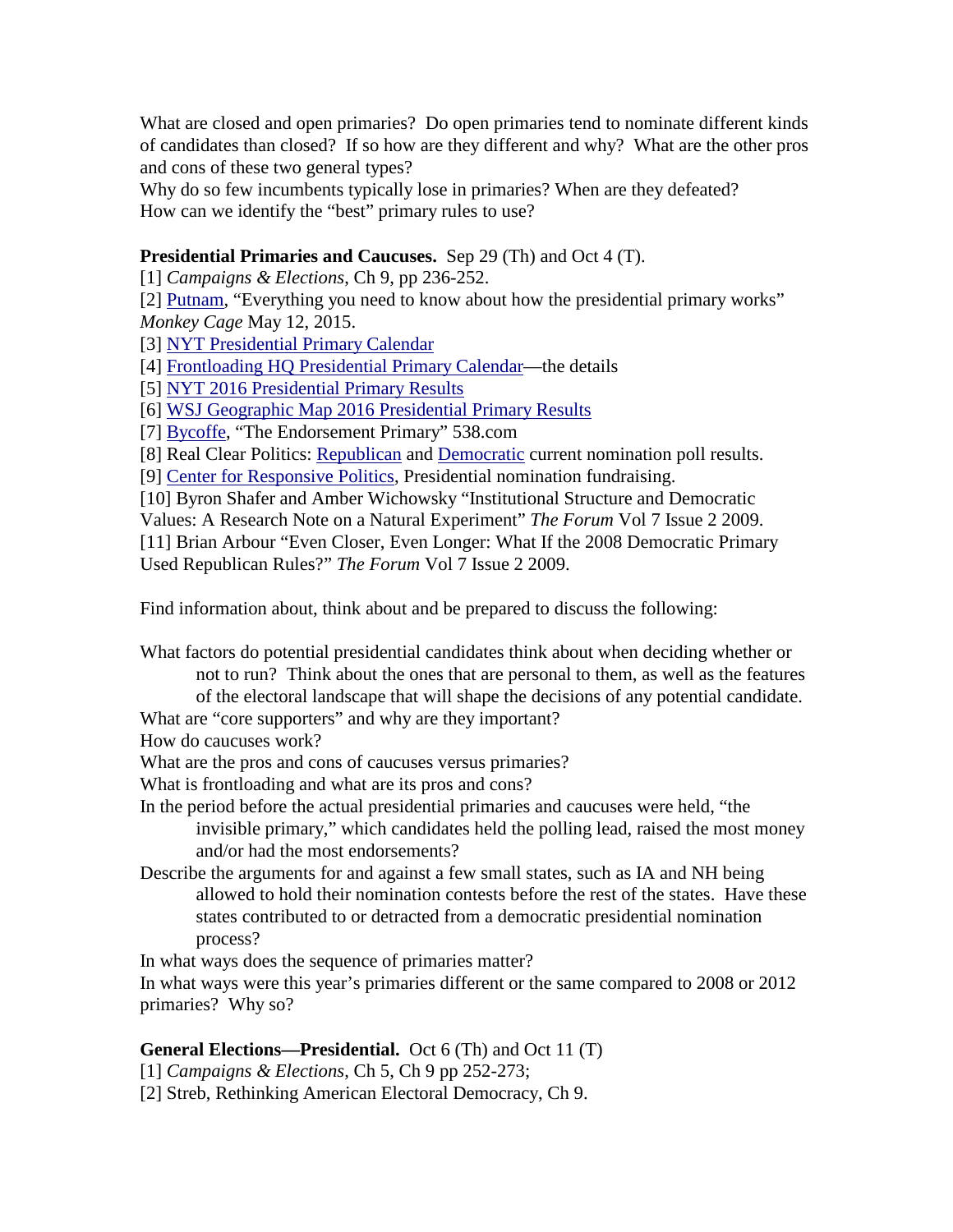[3] Wasserman "How Demographics Will Shape the 2016 Election" FiveThirtyEightPolitics Dec 3, 2015.

[4] Huang, Taofang, and Daron Shaw. 2009 "Beyond the Battlegrounds? Electoral College Strategies in the 2008 Presidential Election." *Journal of Political Marketing*,[ Volume 8 Issue 4 pp 272-291.]

[5] Goldstein, Ken, Matthew Dallek and Joel Rivlin. 2014. "Even the Geeks are Polarized: The Dispute over the 'Real Driver' in American Elections" [The Forum, Vol 12 Issue 2.]

[6] [NYT Upshot Polls](http://www.nytimes.com/interactive/2016/upshot/presidential-polls-forecast.html)

Find information about, think about and be prepared to discuss the following: How does the Electoral College work? What are the pros and cons of the Electoral College? Streb discusses arguments about amending or abolishing the Electoral College. What are your thoughts about his arguments? What choices do presidential candidates make in campaigning?

How does the Electoral College affect how they allocate their resources?

# **Review for Midterm (Oct 13), Fall Break (Oct 18) Midterm (Oct 20).**

# **Measuring Public Opinion—What Does Polling Reveal?** Oct 25 (T)

[1] [Hillygus,](http://hbanaszak.mjr.uw.edu.pl/TempTxt/Hillygus_2011_The%20Evolution%20of%20Election%20POlling%20in%20the%20United%20States.pdf) "The Evolution of Election Polling in the United States." *Public Opinion Quarterly*, 2011.

[2] [Five Thirty Eight.](http://fivethirtyeight.com/interactives/pollster-ratings/) Pollster Ratings

[3] [Sides,](http://themonkeycage.org/2011/05/25/do-early-polls-predict-anything/) "Do Early Polls Predict Anything?" *The Monkey Cage, Washington Post*, May 25, 2011.

[4] [NYT Upshot Polls](http://www.nytimes.com/interactive/2016/upshot/presidential-polls-forecast.html)

[5] [Irwin,](http://www.nytimes.com/2016/01/03/upshot/how-is-the-economy-doing-politics-may-decide-your-answer.html?rref=upshot) "How is the Economy Doing? It may depend on your party and \$1", The Upshot, NYT, Jan 1, 2016.

Find information about, think about and be prepared to discuss the following: Who uses polling and why?

Why should we care about polling?

Why do poll results vary so much? How is it possible for one firm to report one candidate is ahead 54% to 40% while another reports that they are tied?

How can you evaluate the quality of a poll that is reported?

How honest are the answers in a poll?

Look at the over-time chart for presidential job approval, congressional job approval, generic congressional vote and direction of country on Real Clear Politics, 538.com, NYT or any similar website.

# **Legislative General Elections—The Incumbency Advantage in Elections.** Oct 27

(Th) Nov 1 (T).

[1] *Campaigns & Elections*, Ch 10, pp 286-301.

[2] James E. Campbell "The Midterm Landslide of 2010: A Triple Wave Election"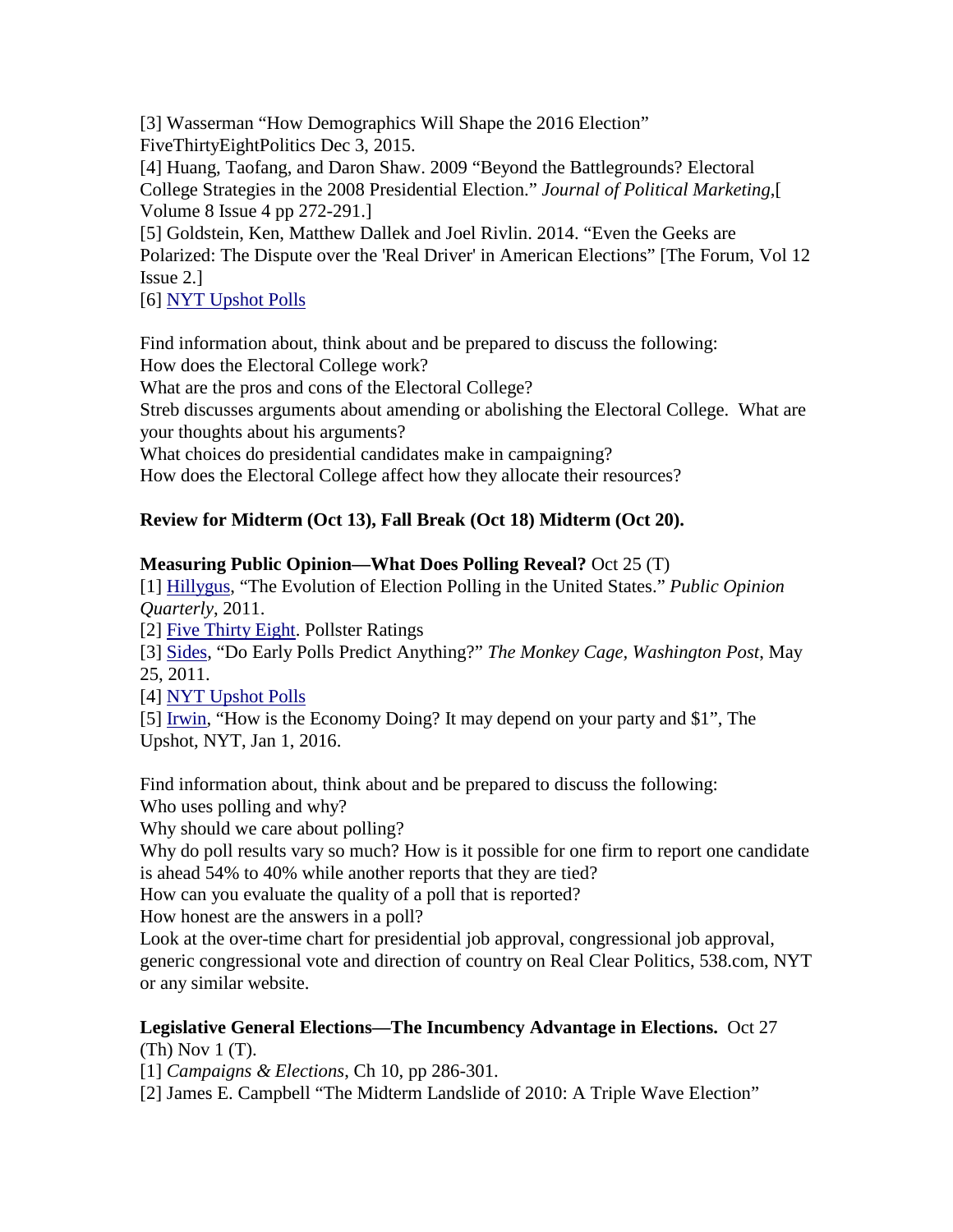[3] Jeffrey M. Stonecash "The 2010 Elections: Party Pursuits, Voter Perceptions, and the Chancy Game of Politics" [4] Zachary Courser "The Tea Party at the Election" [2] thru [4] in *The Forum* Vol 8 Issue 4, 2010. [5] [Sabato predictions for 2016](http://www.centerforpolitics.org/crystalball/)

Find information about, think about and be prepared to discuss the following:

First class:

Why do legislative incumbents have an advantage in running for reelection? Consider both their advantage in primaries and in general elections. How many lost primaries in 2014?

Why is the reelection rate of Senators less than that of House members?

Second class:

What factors seem to explain changes in the balance of Republicans and Democrats in Congress in both midterm and presidential years?

What are some of the different approaches to predicting net changes in the House and Senate elections?

### **Election Results: What Happened and Why?** Nov 3 (Th).

Read discussions of the outcomes for the Presidency and Congress and think about how these fit or do not fit the theories from the course.

### **Money in Elections.** Nov 8 (T) Nov 10 (Th).

[1] *Campaigns & Elections*, Ch 4.

[2] [Streb, Matthew J.](http://www.library.rochester.edu/ezproxy_voyager.php?voyredirect=http://site.ebrary.com/lib/rochester/detail.action?docID=11127464) *Rethinking American Electoral Democracy* Chapter 10: Campaign Finance.

[3] Powell, "The Influence of Campaign Contributions on Legislative Policy" *The Forum*, 2013.

[4] [Kalla and Broockman](https://learn.rochester.edu/bbcswebdav/courses/PSC215.2016FALL.80118/psc215powellfall16_readings/Kalla_Contributions.pdf) 2015. "Campaign Contributions Facilitate Access to Congressional Officials: A Randomized Field Experiment"

[5] Sunlight Foundation Blog, Yaeger "The difference between super PACs and dark money groups" October 30, 2015.

[6] [Center for Responsive Politics.](http://www.opensecrets.org/pres16/) 2016 Presidential Race. Be sure to click the links in the left hand column.

Find information about, think about and be prepared to discuss the following:

First class:

Why do we care about campaign contributions?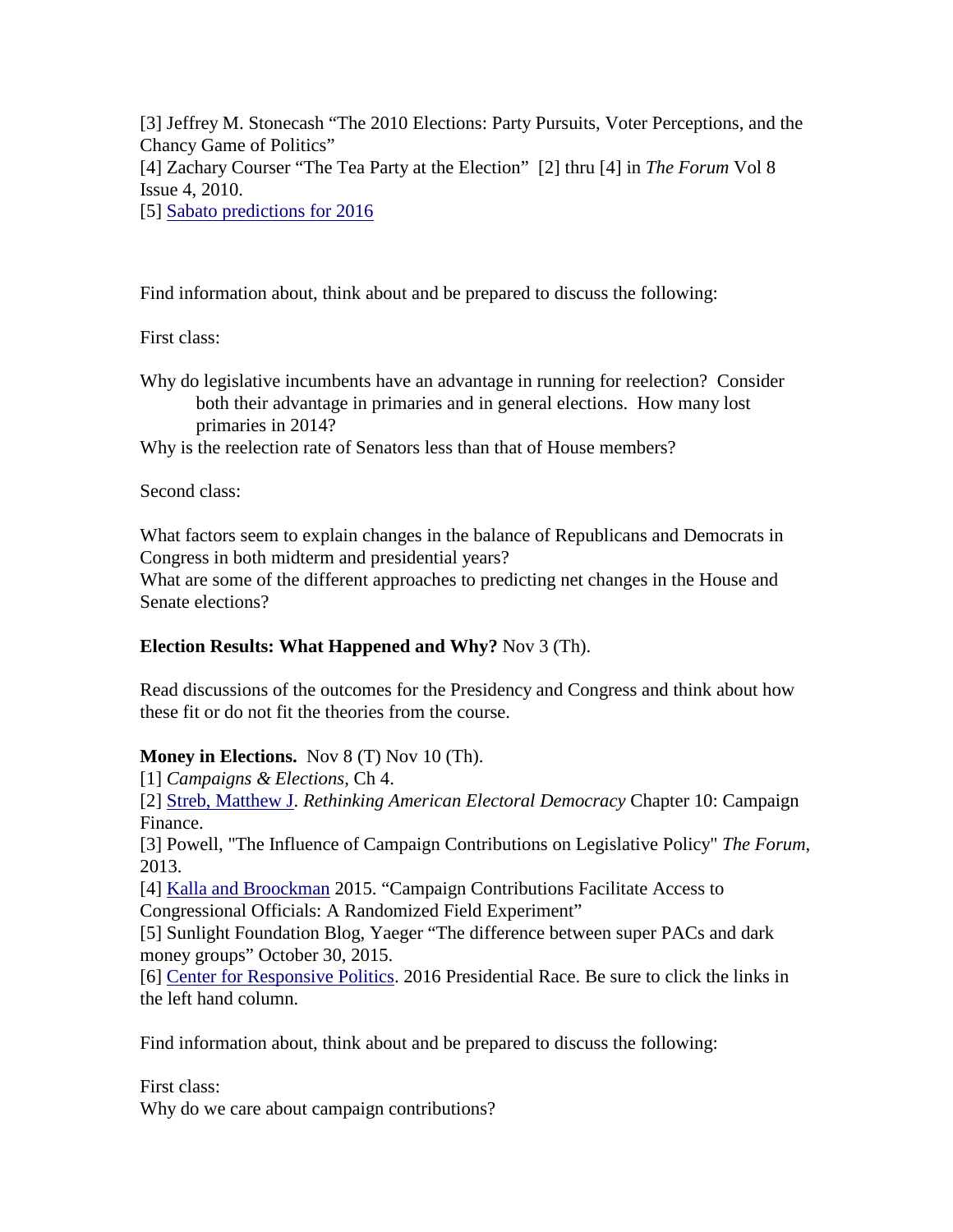Does money matter? Does it affect who runs for office? Does money affect election outcomes? Does money shape public policy?

How should the concept of money as free speech be weighed against the potentially corrupting influence of money? Should it be limited or regulated?

What did the Supreme Court decide in Citizens United?

Should contributions to candidates be disclosed publicly?

Who gives contributions to candidates? Why do they give? Do donors get anything in return?

Streb argues that we should not limit the amount of contributions given to candidates. What is his argument? What might be counter arguments?

### **Mass Media/Internet in Elections. Nov 15** (T)

*Campaigns & Elections*, Ch 8; Iyengar "The Media Game: New Moves, Old Strategies" *The Forum* Vol 9 Issue 1, 2011

Find information about, think about and be prepared to discuss the following:

How has technology changed media use? Should we be concerned about the decline of the traditional print media? Do you think the media is biased? If so, how and why? How can we measure bias? Do changes in our media usage relate to polarization? To the rise of the tea party movement?

### **State and Local Elections.** Nov 17 (Th).

*Campaigns & Elections*, Ch 11.

Initiatives, Referenda and Recall. Nov 22 (T).

Streb, Rethinking, Ch 4

Bowler and Donovan, "Direct Democracy in the United States" in *The Oxford Handbook of American Elections and Political Behavior.* Reading will be on Blackboard. Find information about, think about and be prepared to discuss the following: What do the following terms mean: initiative, referendum, recall. Identify an example of one of them in the election and discuss the result. What are the pros and cons of these electoral mechanisms.

Thanksgiving Nov 24

**Culture War & Ideological Polarization.** Nov 29 (T) and Dec 1 (Th).

Abramowitz, Alan I., and Kyle L. Saunders. 2008. "Is Polarization a Myth?" *Journal of Politics* 70:542-555.

Fiorina, Morris P., Samuel A. Abrams, and Jeremy C. Pope. 2008. "Polarization in the American Public: Misconceptions and Misreadings." *Journal of Politics* 70:556-560.

What is Abramowitz's argument?